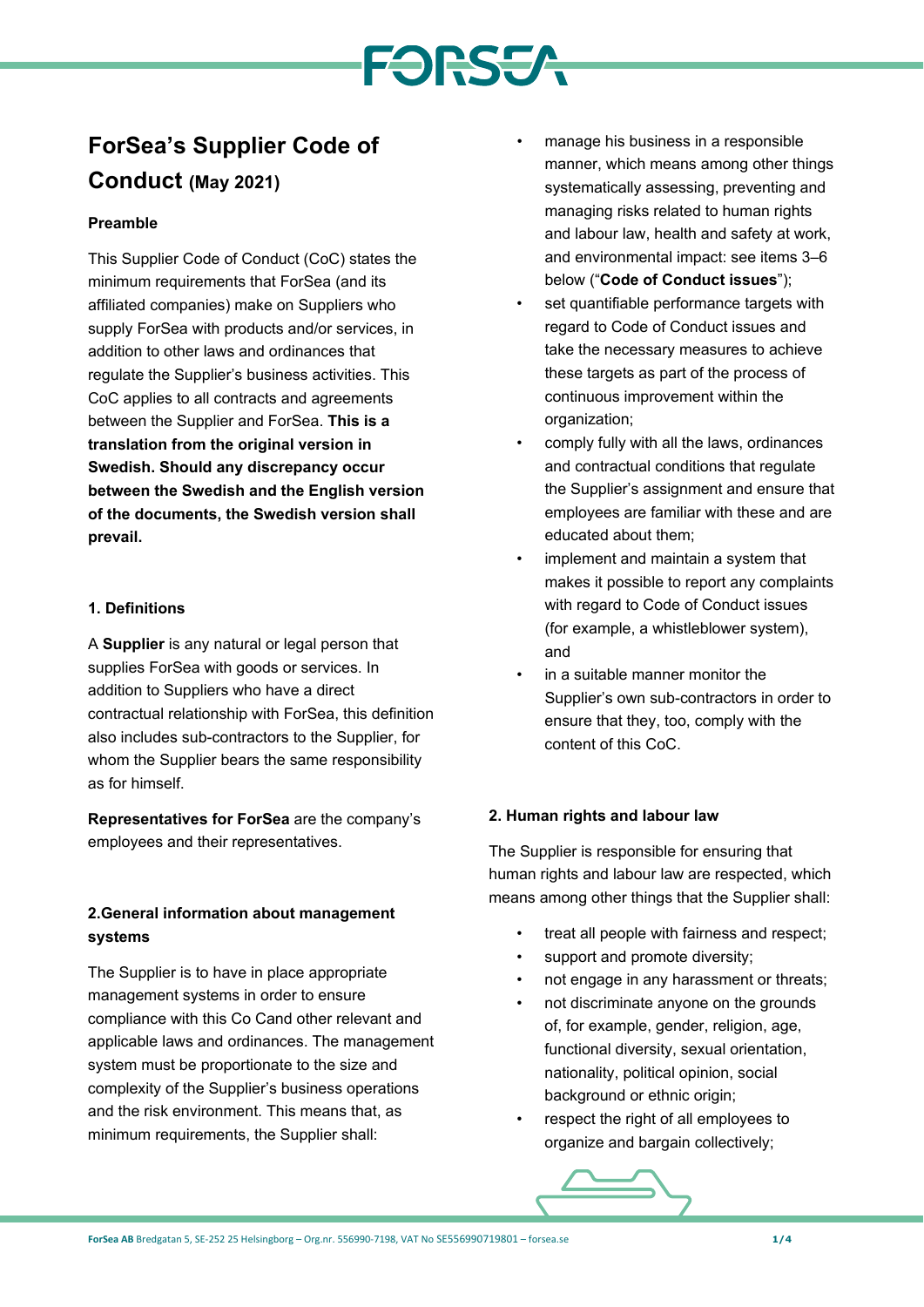- not tolerate any form of child labour (by which is meant work performed by individuals under the minimum working age according to ILO Convention no. 138 on child labour), illegal labour or forced labour;
- ensure that the employment of young people who are over the minimum permissible age of employment but younger than 18 years of age does not jeopardise the education, health or safety of these individuals;
- pay the Supplier's employees at least the minimum wage and compensation for overtime in accordance with national legislation or the applicable collective bargaining agreement, and
- schedule working hours in accordance with the applicable legislation and collective bargaining agreements.

#### **4. Health and safety at work**

#### **(Occupational health and safety, "OHS")**

ForSea has a clear policy goal of zero accidents and occupational injuries and will accept no compromises relating to health and safety in the workplace. ForSea makes the same demands on its suppliers, which means among other things that the Supplier shall:

- comply with all statutory OHS requirements;
- work proactively to reduce the risk of accidents and occupational injuries and have preparations in place to deal swiftly with any emergencies that may arise;
- have a written OHS policy that specifies who is responsible for health and safety issues within the Supplier's organization;
- take measures to ensure that rules and procedures are specified and communicated to all employees, and that all employees are continually given

appropriate training regarding these rules and procedures;

- measure and monitor performance with OHS issues and the risks that exist by using, among other things, workplace inspections and workplace audits, and
- report and investigate all accidents, occupational injuries and other incidents relating to health and safety.

# **5. Environmental impact**

The Supplier shall:

- comply with all statutory environmental requirements, environmental regulations and environmental permits;
- work proactively to prevent accidents in the workplace and have preparations in place to deal with any such situations that may arise;
- state clearly and openly who is responsible for environmental issues within the organisation:
- take measures to ensure that employees are sufficiently informed and experienced in terms of environmental issues and have sufficient resources in order to enable them to effectively take their responsibilities in this regard;
- ensure that written instructions are readily available concerning all processes that have the potential to impact on the environment (for example, the storage and management of hazardous substances) and that the relevant information is communicated to all the employees concerned;
- deal systematically with any environmental violations and complaints, and communicate details of these to employees and external stakeholders, including ForSea, if these affect the company in any way.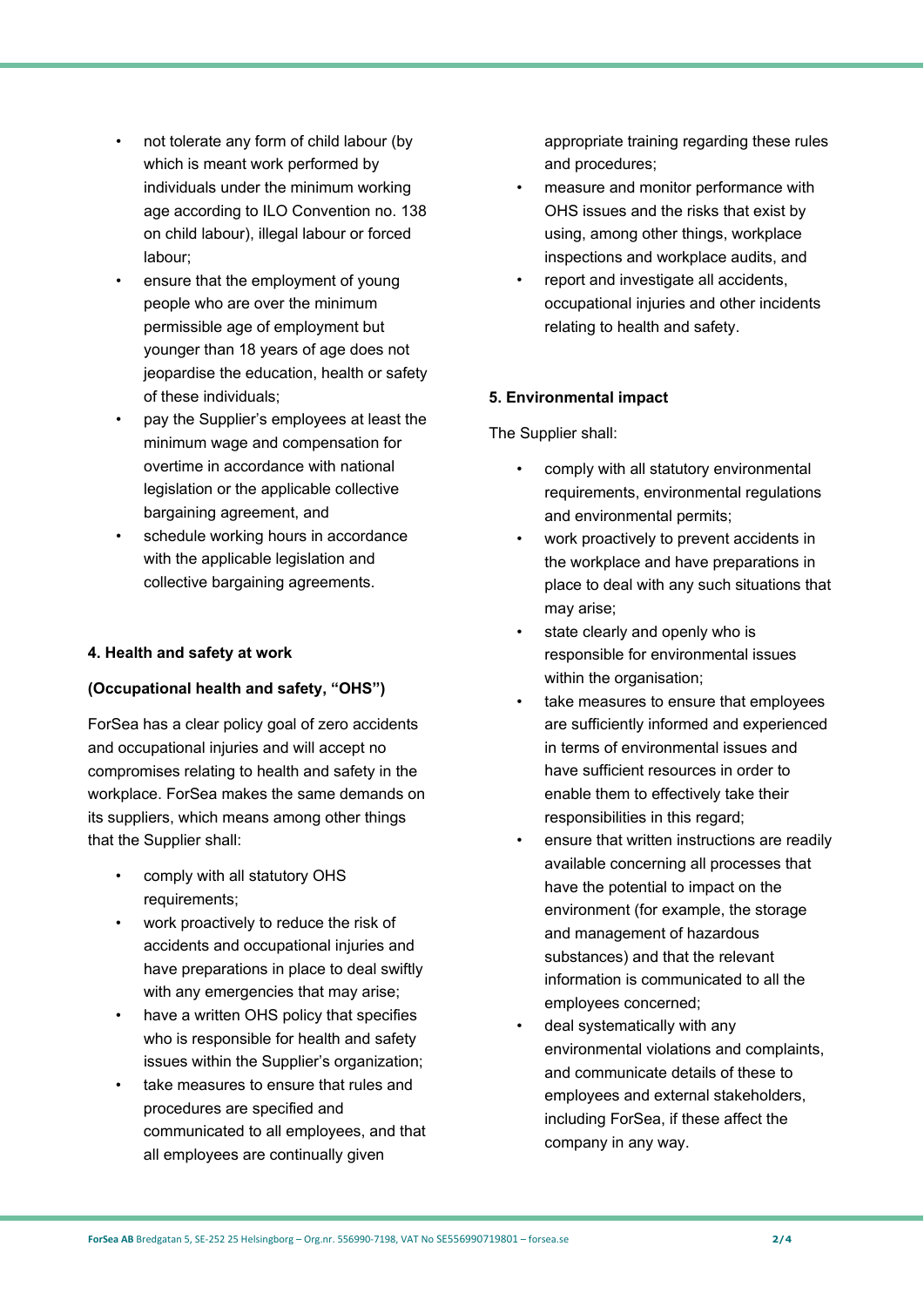#### **6. Corporate responsibility**

The Supplier is responsible for conducting business operations in a responsible and ethical manner, which means among other things that the Supplier shall:

- comply with applicable laws and regulations concerning fair competition;
- prevent any situations from arising which might involve a conflict of interests between the Supplier and ForSea;
- act in accordance with all applicable anticorruption legislation, for example by avoiding accepting or offering bribes or anything else of value in order to win or retain business or any form of unwarranted advantage or benefit;
- process all personal data in accordance with current legal requirements;
- maintain what is, for the Supplier's operations, a high level of IT and information security according to what at any time is considered to constitute best practice in the market;
- act in accordance with all the rules and regulations relating to safety requirements and quality standards of the Supplier's products and services, and
- record and report details of the Supplier's business activities, corporate structure, financial situation and profits in a correct and transparent manner in accordance with the applicable legislation and regulations.

When the Supplier does business with ForSea this means, among other things, that:

• Representatives for ForSea shall always pay for their own travel and accommodation costs in connection with visits to the Supplier, attendance at conferences, etc., and

• Representatives for ForSea must not be offered gifts or compensation that in any way can be considered excessive or inappropriate in relation to either an actual or prospective business transaction.

#### **7. Deviations and inspections**

#### *7.1 Deviations and whistleblowing*

The Supplier shall immediately report any deviations from this CoC to ForSea at the following address: Head of Legal, ForSea AB, Bredgatan 5, SE-251 25 Helsingborg, Sweden.

Reports of serious deviations, or suspicions of such, may be made anonymously by the Supplier or the Supplier's employees via the ForSea homepage. This may be done regardless of what or who is the cause of the deviation.

#### *7.2 ForSea's right to make inspections*

When requested by ForSea to do so, the Supplier shall provide information and data concerning the circumstances covered by this CoC, on condition that this does not contravene any statutory obligations about confidentiality.

The Supplier shall also permit ForSea, or a third party appointed by ForSea that can reasonably be accepted by the Supplier, to conduct in the presence of the Supplier an inspection of those of the Supplier's business operations that are relevant for this CoC, including (but not limited to) the Supplier's premises and relevant extracts from the Supplier's accounting records, documentation and registers. Prior to any such inspection the Supplier may request that the parties concerned sign a confidentiality agreement covering any additional details that may become apparent that are of no relevance to the inspection itself.